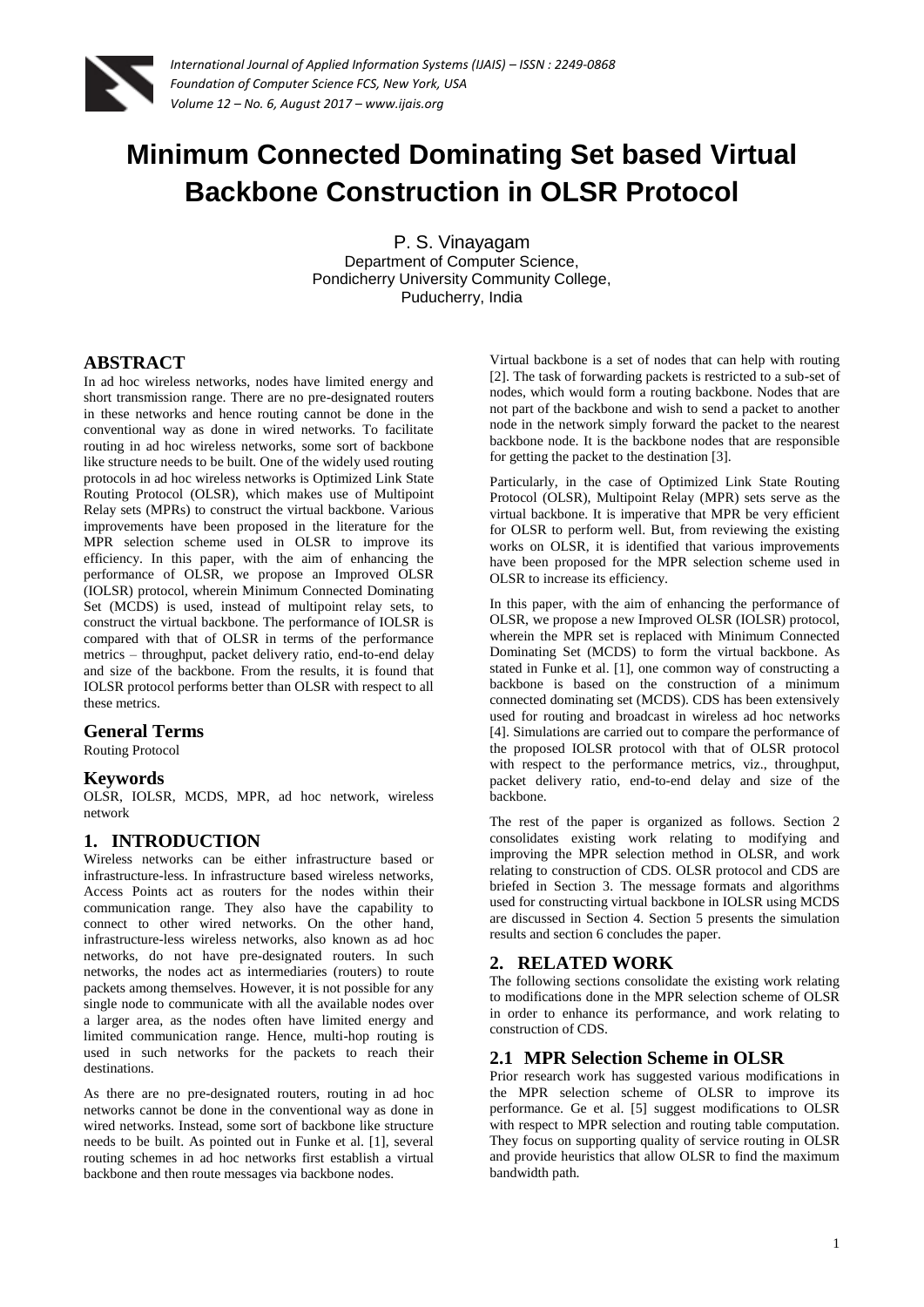

In [6] Badis et al. use delay and bandwidth measurements to improve the quality requirements in MPRs selection. Li et al. [7] state that the greedy algorithm given in RFC 3626 has problems with MPR selection. To solve the problem, they propose an algorithm that decreases the number of MPRs and the number of TC packets. An energy aware MPR selection mechanism for OLSR routing protocol to improve its energy performance in mobile ad-hoc networks is provided in [8].

Koga et al. [9] state that OLSR selection process does not consider QoS requirements and provide schemes to select MPRs with high efficiency. A smaller set of MPRs that give better QoS paths between any two nodes is determined with the aim of maximizing the QoS effect for a given maintenance cost. Yamada et al. [10] show presence of redundant control messages in the MPR concept and present a cooperative MPR selection procedure that reduces the number of TC packets. An algorithm that eliminates the redundancy in terms of the total number of nodes selected as MPRs is presented in [11].

In [12] Boushaba et al. present an enhancement of the MPR selection algorithm in OLSR based on local databases of neighbor nodes extended to three hops. The enhancement is done to reduce the number of TC packets. Kitasuka and Tagashira [13] propose a method called shared MPR selection, for efficiently selecting MPR set in terms of reducing topology control traffic of OLSR. The proposed method shares MPRs between a node and its neighbor nodes. Kots and Kumar [14] state that the original MPR selection in OLSR does not consider quality metrics and thereby do not select quality nodes as MPR. They propose a fuzzy logic based routing metric that finds quality MPR. Other related works include [15-19].

### **2.2 Connected Dominating Set**

Connected Dominating Set (CDS) has been used in numerous works for forming virtual backbone. The concept of virtual backbone was first proposed in Ephremides et al. [20]. Later, Guha and Khuller [21] proposed two approximation algorithms for the CDS problem. The first one is a greedy algorithm, for which efficient implementation is also provided. The second one is the improvement of the first algorithm. It involves finding a dominating set in the first phase and connecting the dominating set in the second phase.

Usage of MCDS as virtual backbone in ad-hoc networks has been studied in [22] and MCDS routing algorithm is proposed. Wu and Li [23] propose a distributed algorithm to construct CDS. They employ a marking process, where the marked vertices form a connected dominating set. Two distributed heuristics for constructing CDS are provided in [24], which needs only single-hop neighborhood information.

Wu et al. [25] provide a method of constructing power-aware CDS, based on a dynamic selection process, where a node with higher energy level is given preference. An algorithm for constructing MCDS is presented in [26]. It is a fully localized algorithm, wherein each node requires the knowledge of single hop neighbors and a constant number of two-hop and three-hop neighbors alone. A completely localized one-phase distributed algorithm for constructing CDS is proposed in [27].

Dai and Wu [28] have proposed a generalized dominant pruning rule to reduce the size of the dominating set. CDS construction algorithms that provide diameter reduced, risk reduced and interference aware dominating sets, without

increasing CDS size have been proposed in [29]. Kamei and Kakugawa [30] present a self-stabilizing distributed approximation algorithm to construct minimum connected dominating set.

Kim et al. [2] provide algorithms to construct quality CDS in terms of size, diameter and Average Backbone Path Length (ABPL). Two centralized CDS construction algorithms and a distributed algorithm are proposed. The algorithms consider energy to extend network lifetime. Sheu et al. [31] propose a distributed algorithm to form a stable CDS, which forms a CDS by keeping a node with many weak links from being selected as a member of CDS.

A distributed local algorithm to compute CDS, where the nodes are assumed to have information about their locations, is proposed in Kassaei et al. [3]. Yin et al. [32] present a distributed single-phase CDS construction algorithm that constructs a CDS in a single phase using one-hop neighborhood information. Sakai et al. [4] propose timerbased CDS protocols, wherein a number of initiators are first elected and then, using timers, CDS is constructed from the initiators with the localized information.

An energy efficient CDS construction algorithm is presented in [33], where the node's mobility and residual energy are considered to create a stable MCDS. Ting-jun et al. [34] provide a distributed CDS construction algorithm, which gives priority to the nodes with more energy and closer nodes, while selecting the backbone nodes. Fu et al. [35] put forth a centralized algorithm for constructing CDS. In the first stage of the algorithm, MIS is constructed by using the local strategy and then in the second stage, the MIS nodes are connected by adding intermediate nodes to construct CDS. Other related works include [36-46].

From reviewing the existing literature it follows that prior research work has suggested various modifications in the MPR selection scheme of OLSR to enhance its performance. At the same time, CDS has also been largely used as the virtual backbone of wireless networks. This motivated us to construct the virtual backbone in OLSR using MCDS instead of MPR, with the aim of enhancing the performance of OLSR.

To this end, we propose a new improved OLSR protocol, wherein the MPR set is replaced with MCDS and its effect on network performance is examined. The protocol so proposed is termed as Improved OLSR (IOLSR) protocol, whose performance is compared with that of OLSR protocol in terms of the metrics: throughput, packet delivery ratio and end-toend delay. Both the protocols are compared with respect to their backbone size also.

### **3. PRELIMINARIES**

The working of the OLSR protocol and the concept of connected dominating set are briefly discussed in this section.

### **3.1 Optimized Link State Routing protocol**

Optimized Link State Routing (OLSR) protocol, a proactive type of routing protocol, has been described in RFC 3626 [47]. This protocol uses Multipoint Relay sets to construct the virtual backbone. Nodes in the MPR set alone forward the control traffic. This way, the number of transmissions is reduced and flooding is controlled in the network.

OLSR protocol has many advantages over other protocols. It provides readily available routes to all the destinations in the network. The number of retransmissions needed to flood a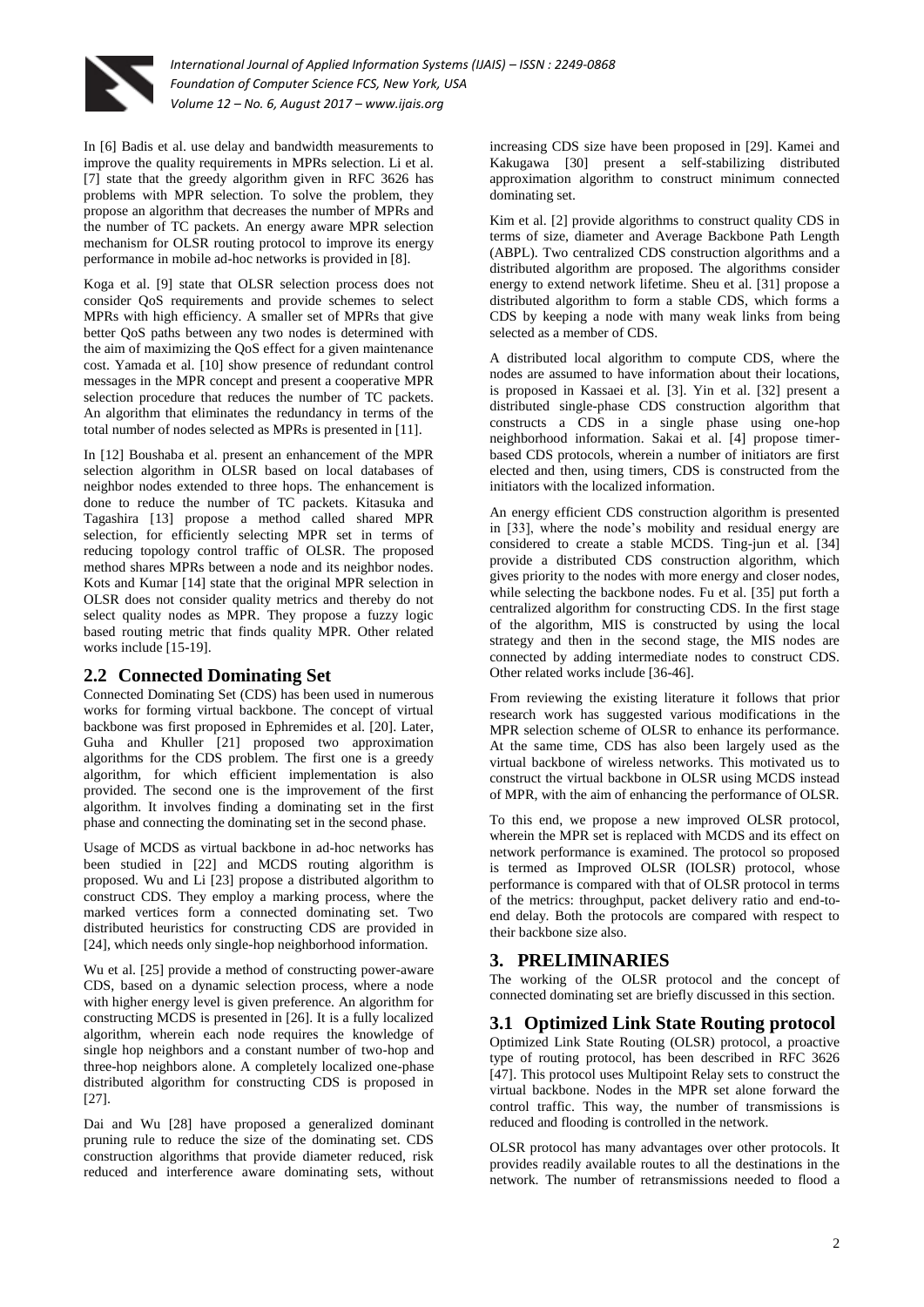

message is reduced. Moreover, it requires only partial link state information to calculate the shortest path routes. In OLSR protocol, as the nodes periodically keep on sending the control messages, reliable transmission of control messages is ensured over time. Route calculation is done in each and every node in a distributed manner without depending on any central entity. Associated with each control message is a sequence number which frees OLSR from the burden of sequenced delivery of messages.

In OLSR, each node selects a set of nodes from among its 1 hop neighbor nodes as Multipoint Relay set. The nodes in the MPR set effectively cover all symmetric strict 2-hop neighbor nodes. The nodes that are not in the MPR set only receive and process broadcast messages. They do not retransmit those broadcast messages. This way flooding of messages is effectively minimized. Also, the MPR set must be smaller in size, to control flooding.

Apart from the MPR set, each node maintains a Multipoint Relay Selector Set. This set contains information about those nodes that have selected that particular node as their MPR. The MPR Selector Set is computed based on the information that is transmitted among nodes using periodic HELLO messages.

HELLO messages are periodically transmitted over all the available interfaces of a node. These messages are never forwarded. To accomplish this, Time To Live (TTL) of these messages is set to 1. HELLO messages serve three purposes: link sensing, neighbor detection and MPR selection signaling. Link sensing is used to generate the Link Set which describes all the links between the local interfaces and the neighbor interfaces. Neighbor detection is used to construct the 1-hop Neighbor Set. MPR selection signaling is used to populate the MPR selector set.

Topology Control (TC) messages are used to pass link-state information of each and every node to all the other nodes in the network. This enables the nodes to compute their routing table. The list of addresses given in the TC messages may be incomplete, but get updated over time. TC messages are sent using MPRs. They should be sent both in the case of new node insertions and link failures. Also, when the MPR selector set gets changed owing to link failure, TC message should be transmitted.

When a node is selected as a multipoint relay by any of its neighbors, it announces this information in the control messages at periodic intervals. As a result of this, nodes come to know about the reachability of other nodes in the network. Using this information, the routes are formed from a given node to various destinations.

### **3.2 Minimum Connected Dominating Set (MCDS)**

In a given graph  $G = (V, E)$ , a Dominating Set S of G is a subset of V: each node u in V is either in S or adjacent to some node v in S. In other words, a Dominating Set of a graph  $G = (V, E)$  is a set of nodes V' such that  $\forall (v, w) \in E, v \in V'$ or  $w \in V'$ . A Connected Dominating Set of  $G = (V, E)$  is a Dominating Set of G such that the subgraph of G induced by the nodes in this set is connected. The nodes in a CDS are called the dominators. The nodes other than the dominators are called the dominatees [2].

In a network, the hosts in CDS C can communicate with each

other without using hosts in  $V - C$  [22]. The size of a CDS is equal to the number of dominators [2]. Among all CDSs of graph G, the one with minimum cardinality is called a minimum connected dominating set (MCDS) [46]. The problem of computing an MCDS is NP-hard [2].

Figure 1 shows a network with 8 vertices. Figure 2 shows the corresponding MCDS for the network. As shown in figure 2, only 3 nodes, viz., node 3, 4 and 6 are used to form the virtual backbone, which can be used to transmit messages to all the other nodes.



**Fig 1: A sample network**



**Fig 2: MCDS of the network shown in Fig 1**

### **4. IMPROVED OPTIMIZED LINK STATE ROUTING (IOLSR) PROTOCOL**

In the proposed IOLSR protocol, the virtual backbone is constructed using connected dominating set instead of multipoint relay set. The size of the virtual backbone obtained using CDS is smaller compared to the one obtained using MPR. As an example, consider the networks shown in figure 3 and figure 4.

The black coloured nodes in the network in figure 3 represent the virtual backbone constructed using MPR in OLSR. In the case of MPR as shown in figure 3, each node selects a few nodes as Multipoint Relay set nodes. These nodes are chosen from among its 1-hop neighbor nodes. The criterion used for selection of nodes as MPR nodes is effective coverage of all symmetric strict 2-hop neighbor nodes.



**Fig 3: Virtual backbone using MPR**



**Fig 4: Virtual backbone using CDS**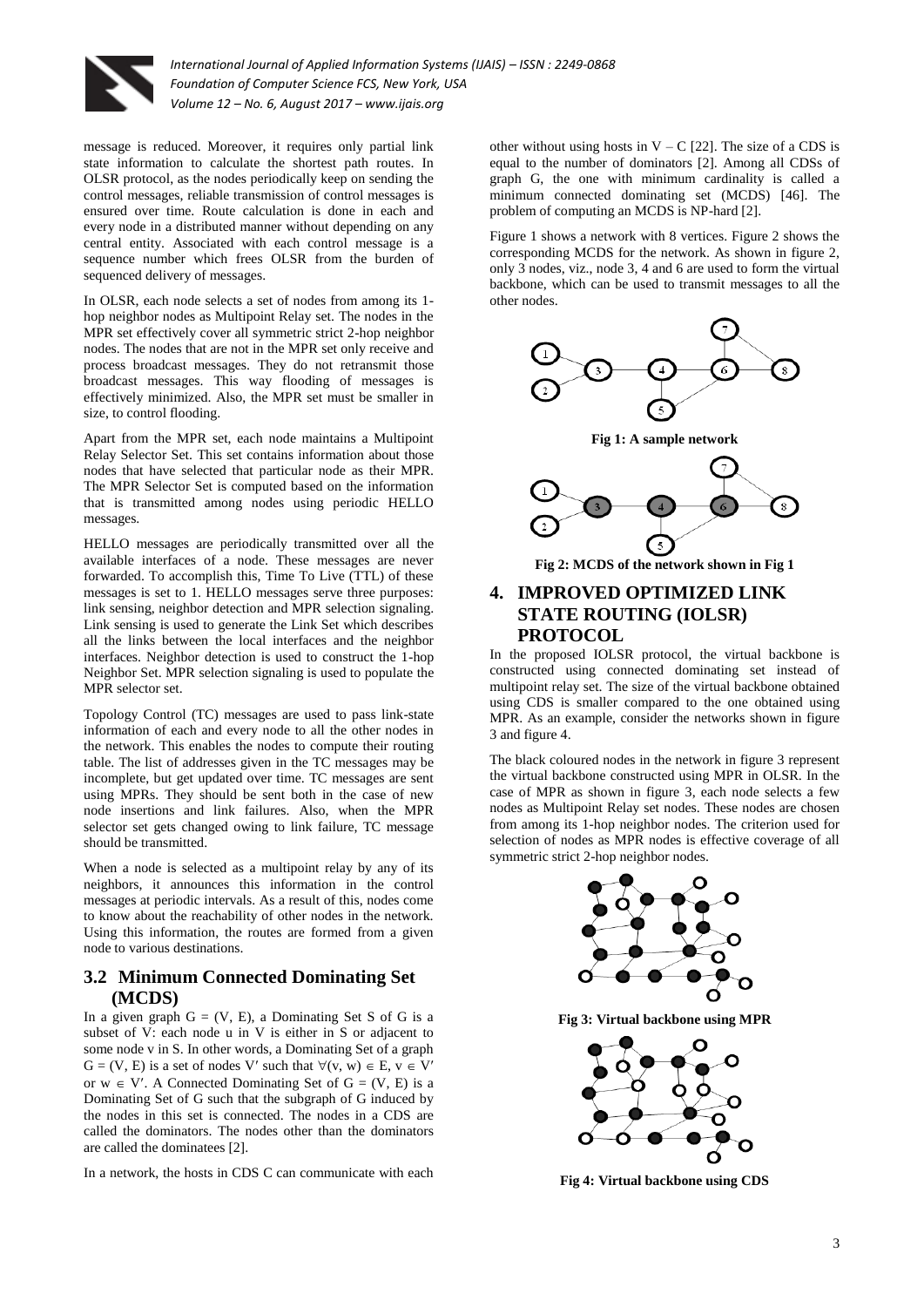

Figure 4 shows the virtual backbone constructed using CDS in IOLSR. The black coloured nodes are dominators and the white coloured nodes are dominatees. The black coloured nodes form the MCDS which acts as the virtual backbone of the network. All the dominatees are connected to at least one dominator in the network.

From figure 3 and figure 4, it follows that the virtual backbone obtained using CDS is smaller compared to the one constructed using MPR set. Hence, using CDS, there would be reduction in number of control messages that are being transmitted. This would in turn lower the number of collisions and provide high packet delivery rate.

In the following sections, we discuss the various algorithms and the message format that have been used in the IOLSR protocol.

### **4.1 Message Format**

The format of the HELLO message in OLSR is as shown in figure 5. Changes have been made to the format of the HELLO message, as shown in figure 6, to suit the requirements of the proposed IOLSR protocol. The new fields that are added are Weight, Colour, HopToRoot, NodeID and DomNodeID. Weight of a node is a weighting function to denote the importance of the node based on its degree. Colour of a node could be white or black. HopToRoot gives the distance of the node to the root node in terms of number of hops. NodeID is a unique number used for identification of the node. DomNodeID contains the id of the node which needs to be upgraded as a dominator for a given node sending the HELLO request. As HELLO messages are never forwarded, their Time To Live (TTL) is set to 1.

HELLO messages are transmitted at regular interval among 1 hop neighbors. The information about neighbor nodes extracted from those messages is stored in neighbor tuple of a node. In OLSR, the neighbor tuple of a node contains the IP address of its neighbors, their status and willingness. The status indicates whether the link with the neighbor is symmetric or asymmetric. The willingness of a node describes the level of willingness of the node to forward traffic on behalf of other nodes. Willingness could be "Never", "Low", "Default", "High" or "Always". For the IOLSR protocol, the neighbor tuple of the node has been modified to additionally store the weight, colour, hop distance to root and node id of all the neighbor nodes.

| Reserved                   |          | <b>HTime</b>      | Willingness |  |  |  |
|----------------------------|----------|-------------------|-------------|--|--|--|
| Link Code                  | Reserved | Link Message Size |             |  |  |  |
| Neighbor Interface Address |          |                   |             |  |  |  |
| Neighbor Interface Address |          |                   |             |  |  |  |
| .                          |          |                   |             |  |  |  |
| .                          |          |                   |             |  |  |  |
| Link Code                  | Reserved | Link Message Size |             |  |  |  |
| Neighbor Interface Address |          |                   |             |  |  |  |
| Neighbor Interface Address |          |                   |             |  |  |  |

**Fig 5: OLSR HELLO message format [47]**

| Weight                                                                                                  | Colour                        | HopToRoot         | NodeID      |  |  |  |
|---------------------------------------------------------------------------------------------------------|-------------------------------|-------------------|-------------|--|--|--|
| Reserved                                                                                                | DomNodeID                     | <b>HTime</b>      | Willingness |  |  |  |
| Link Code                                                                                               | Link Message Size<br>Reserved |                   |             |  |  |  |
| Neighbor Interface Address                                                                              |                               |                   |             |  |  |  |
| Neighbor Interface Address                                                                              |                               |                   |             |  |  |  |
| .                                                                                                       |                               |                   |             |  |  |  |
|                                                                                                         |                               |                   |             |  |  |  |
| Link Code                                                                                               | Reserved                      | Link Message Size |             |  |  |  |
| Neighbor Interface Address                                                                              |                               |                   |             |  |  |  |
| Neighbor Interface Address                                                                              |                               |                   |             |  |  |  |
| $\mathbf{r} \wedge \mathbf{r}$ and $\mathbf{r} \mathbf{r} \mathbf{r} \mathbf{r} \wedge \mathbf{r}$<br>- |                               |                   |             |  |  |  |

**Fig 6: IOLSR HELLO message format**

### **4.2 Algorithm**

Upon reception of control messages like HELLO and TC, the IOLSR protocol uses the IOLSR\_CDS algorithm to populate the routing table and form the virtual backbone. The neighbor node information received through HELLO messages and the link state information received through TC messages is used to populate the routing table using algorithm RT\_Entries. The algorithm PCS\_Computation then uses the routing table information to compute the parent, child and sibling relationship of a node with its neighbouring nodes. This information is in turn used by algorithm Dom\_Computation to determine the colour of a node based on the colour information available about its neighbours in the form of parent set, child set and sibling set. The algorithms work in a distributed manner, using which each node determines its colour, either 'black' or 'white'. The black nodes are the members of the MCDS, and collectively they form the virtual backbone of the network and are used to transmit control messages.

#### **Algorithm IOLSR\_CDS()**

- 1. Populate the routing table of the node using algorithm RT\_Entries()
- 2. Compute the parent set, child set and sibling set of the node using algorithm PCS\_Computation()
- 3. Determine the colour of the node using algorithm Dom Computation()

#### **End IOLSR\_CDS**

To start with, a node populates its routing table with route information to all destination nodes in the network. For this the node first stores the route information to all of its neighbors in the routing table. This is done via the neighbor set information that is received though the HELLO messages. Next, the route information to all other destination nodes (i.e. nodes other than the neighbor nodes) is stored. This reachability information to other destination nodes is determined using the link state information, which is disseminated among the nodes using Topology Control messages [47]. This complete process of populating the routing table in IOLSR is done using algorithm RT\_Entries.

The routing table entries are used to determine the distance (i.e. number of hops) of a node to the root node. This hop to root information is then disseminated using HELLO messages. The PCS\_Computation and Dom\_Computation algorithms use this hop to root information.

#### **Algorithm RT\_Entries()**

- Populate Neighbor Set  $N(u)$  for a given node u, using HELLO messages received from 1-hop neighbor nodes
- 2. for each node v in  $N(u)$  do
- 3. Add reachability details of v to routing table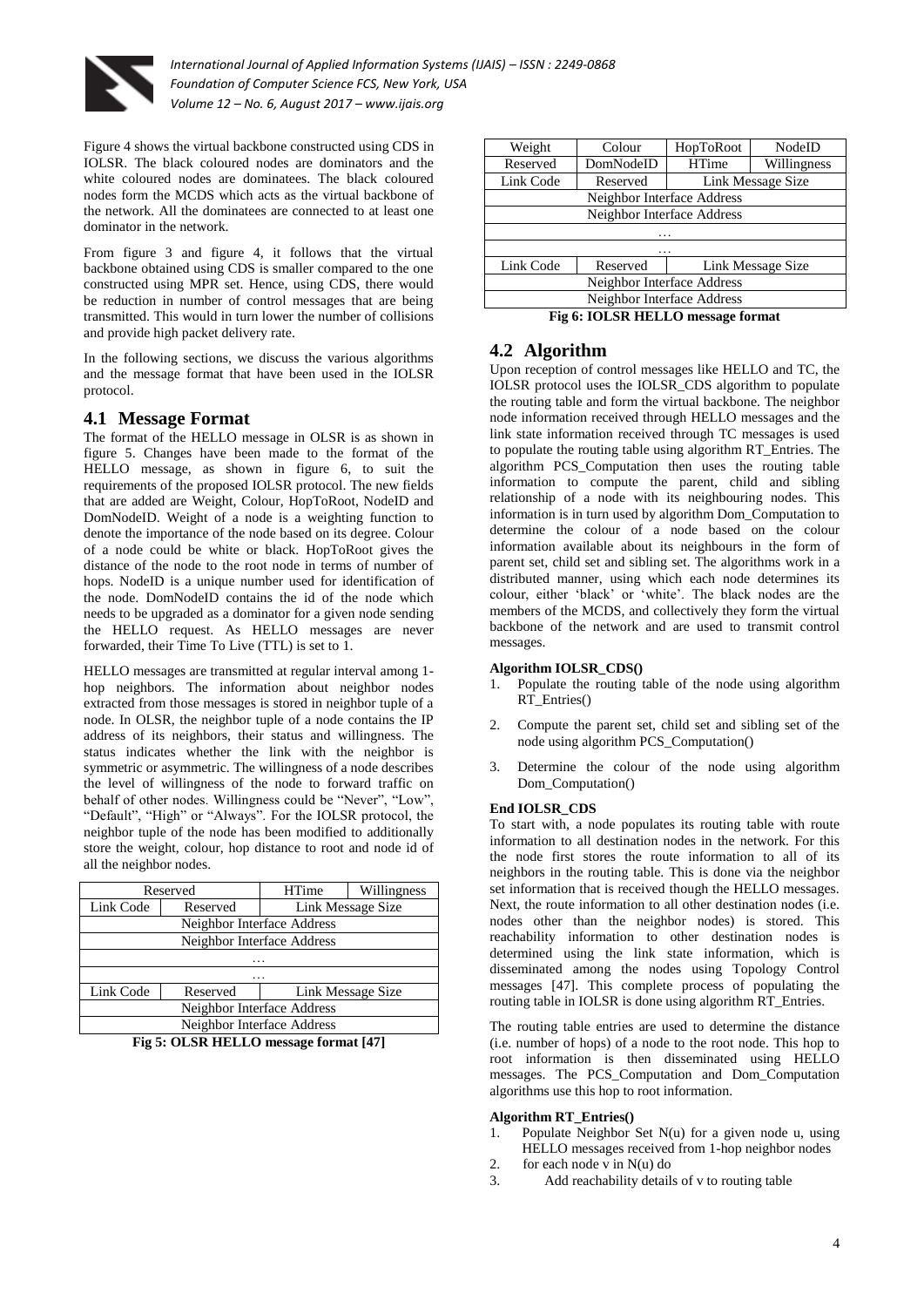

- 4. end for
- 5. Let h represent the hop count
- 6.  $h = 1$
- 7. while (true) do
- 8. for each entry x in the Topology Set  $T(u)$  do
- 9  $h = h + 1$
- 10. if the destination address in x is not available in the routing table then
- 11. if there is a path to the next hop address for the given destination with hop distance h then
- 12. add the route entry for that destination in the routing table with hop distance equal to h
- 
- 13. end if<br>14. end if end if
- 15. end for
- 
- 16. If no new entry has been added in the above steps (steps 8 through 15) then exit the loop

#### 17. end while **End RT\_Entries**

## After populating the routing table, the node computes the parent set, child set and sibling set using algorithm

PCS\_Computation. The parent, child or sibling relation of a node with other nodes is determined based on the distance of the nodes to the root. This distance information in terms of number of hops is disseminated among nodes via HELLO messages at periodic intervals. In the case of mobility of nodes, this information is subject to frequent change, based on the location of nodes.

The distRoot $(x)$  refers to the distance of a given node 'x' to the root node measured in terms of number of hops. A node is chosen as the root node using a leader selection algorithm. The parent set of a node contains the list of those neighbor nodes which are nearer to the root as compared to the node under consideration. That is, their distance to root node in terms of number of hops is less than that of the node under consideration. Likewise, child set contains the list of those neighbor nodes which are farther away from the root as compared to the node under consideration. This is also based on the distance measured in terms of number of hops. The sibling set contains the list of those neighbor nodes that have the same distance to the root, in terms of number of hops, as that of the node under consideration.

#### **Algorithm PCS\_Computation()**

- 1. Let u refer to the node under consideration
- 2. Let N(u) refer to the Neighbor Set of u
- 3. for each v in  $N(u)$  do
- 4. if dist $_{Root}(v) < dist_{Root}(u)$  then
- 5. Add node v to  $P(u)$  where  $P(u)$  refers to the parent set of node u
- 6. else if dist<sub>Root</sub> (v) > dist<sub>Root</sub> (u) then<br>7 Add node y to  $C(u)$  where  $C(u)$
- Add node v to  $C(u)$  where  $C(u)$  refers to the child set of node u

|  | 8. | else if dist <sub>Root</sub> (v) = dist <sub>Root</sub> (u) then |  |  |
|--|----|------------------------------------------------------------------|--|--|
|--|----|------------------------------------------------------------------|--|--|

- 9. Add node v to  $S(u)$  where  $S(u)$  refers to the sibling set of node u
- 10. end if
- 11. end for

#### **End PCS\_Computation**

Now the node proceeds to determine its colour based on the information obtained through algorithms RT\_Entries and PCS Computation. A node can either be 'white' or 'black' in colour. White nodes represent the dominatees and the nodes which are black represent the dominators. The collection of

#### black nodes forms the MCDS.

To determine its colour, a node first checks for its adjacency to any dominator node. If it finds a dominator in its neighbor nodes, it becomes a dominatee. Otherwise, the node determines whether it needs to become a dominator to form a connected dominating set. If the node becomes a dominator, it looks for connectivity with the rest of the network via CDS and if required requests one of its parent node to become a dominator. The algorithm Dom Computation carries out the above process of determining the colour of the node. It is based on the distributed CDS algorithm proposed in [2].

#### **Algorithm Dom\_Computation()**

- 1. Let u be the current node under consideration
- 2. if node u is the root node then
- 3.  $u_{\text{colour}} = \text{`black'}$ <br>4. return
- return
- 5. end if
- 6. Let  $P(u)$  represent the parent set of node u
- 7. Let S(u) represent the sibling set of node u
- 8. Let  $S_{undecided}(u) \subseteq S(u)$  represent the set containing the nodes who have not decided their colour
- 9. if  $(v_{\text{colour}}$  is decided  $\forall$  v  $\in P(u)$ ) and  $(u_{\text{weight}})$  is maximum in  $\{S_{undecided}(u)\} \cup \{u\}$ ) then
- 10. if colour of any one of the nodes in  $P(u)$  is 'black' then
- 11.  $u_{\text{colour}} = 'white'$ <br>12 end if
- end if
- 13. end if
- 14. Let  $S_{\text{mweight}}(u) \subseteq S(u)$  represent the set containing the nodes whose weight is greater than  $u_{weight}$
- 15. if  $(v_{\text{colour}} \text{ is 'white' } \forall \text{ v } \in P(u)$  and  $(x_{\text{colour}} \text{ is 'white' } \forall \text{ x}$  $\in \mathcal{S}_{\text{mweight}}(\mathbf{u}))$  then
- 16.  $u_{\text{colour}} = 'black'$  provided it is not a leaf node which is determined using child set
- 17. Find node y in  $P(u)$  where  $y_{weight}$  is maximum in  $P(u)$
- 18. Node y is requested to become a dominator through the HELLO message by setting the node id of y in DomNodeId field of the HELLO message
- 19. end if
- 20. if a node finds its id in DomNodeID of HELLO message, it colours itself 'black'

#### **End Dom\_Computation**

The above algorithms work in a distributed manner and each node determines its colour using only neighbour node information. The resulting set of black nodes forms the MCDS that acts as the virtual backbone of any given network.

### **5. SIMULATION AND RESULT ANALYSIS**

NS3 [48], a discrete event network simulator, has been used to evaluate the performance of IOLSR. Simulations have been carried out for a wireless network of 50 nodes moving in a 1000m x 1000m area. The random waypoint mobility model is used and nodes move at a speed of 5 metres per second. Simulation is run for a total of 1000 seconds. To extract average values, each scenario was randomly simulated 10 times. In the following sections, performance metrics and the simulation results are discussed.

#### **5.1 Performance Metrics**

The IOLSR and OLSR protocols are compared with respect to throughput, packet delivery ratio and end-to-end delay. Also, the size of the backbone in both the protocols is compared. A brief discussion of these metrics follows.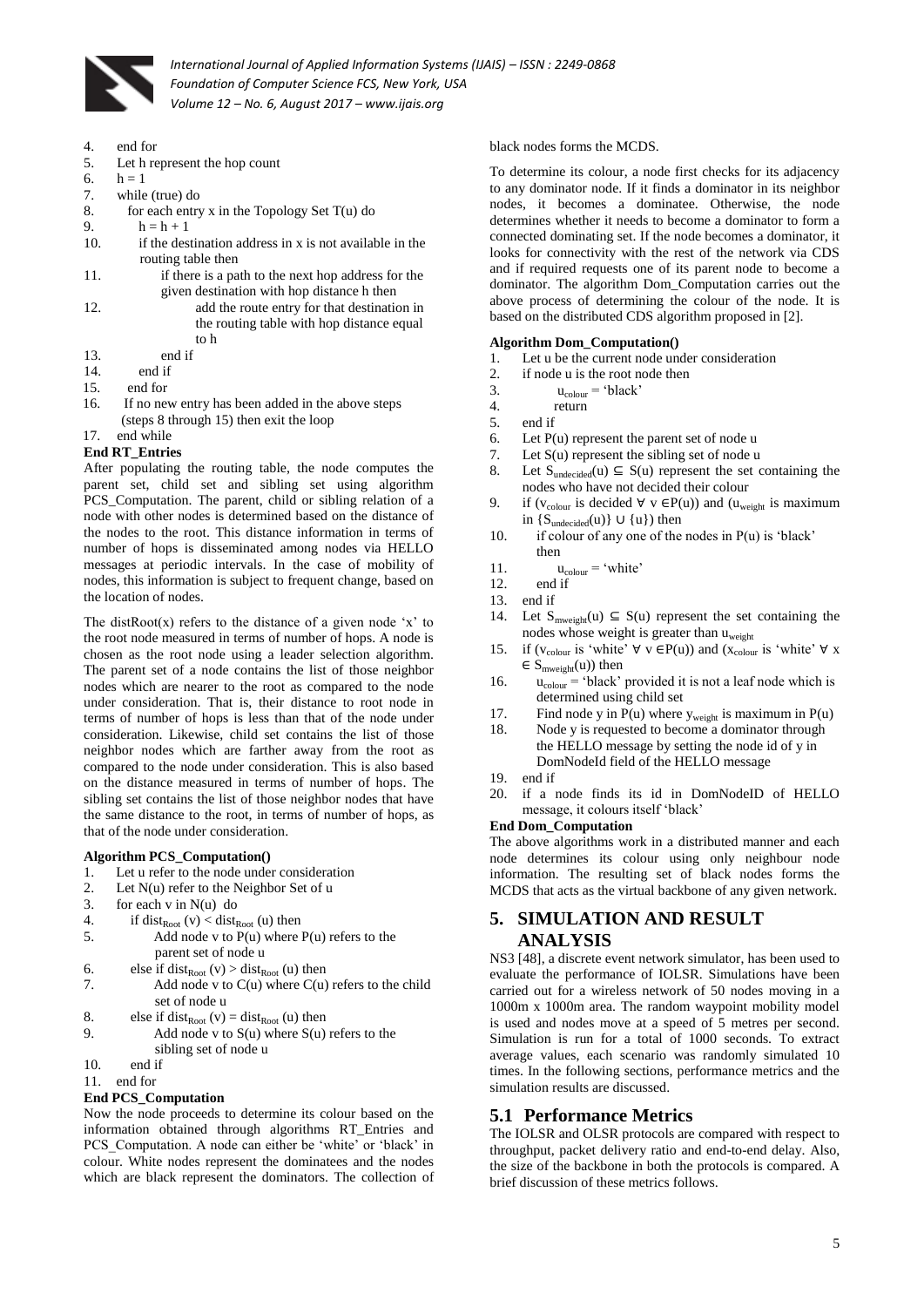

#### *5.1.1 Throughput*

Throughput refers to the average rate at which data packet is delivered successfully from one node to another. A higher value of throughput implies better performance. It is usually measured in bits per second (bps).

#### Throughput =  $(P * S * 8) / T$

where P is the number of packets successfully delivered, S is the size of the packet and T is the total duration of the simulation. A higher value throughput is always preferred of a routing protocol.

#### *5.1.2 Packet Delivery Ratio*

Packet Delivery Ratio (PDR) is the ratio of data packets received by the destination to those generated by the source.

#### Packet Delivery Ratio = R/S

where, R is the total number of packets received by the destination and S is the total number of packets generated by the source. A greater value of PDR implies better performance of the routing protocol.

#### *5.1.3 End-To-End Delay*

End-to-end delay measures the time taken by a data packet to reach its destination. This includes the delay that is incurred during route discovery, transmission delays and queuing in transmission.

#### End-to-end Delay =  $R - S$

where R represents the time at which first data packet arrives at the destination and S denotes the time at which first data packet was sent by the source. The average end-to-end delay is calculated by dividing the sum of the time spent to deliver packets for each destination by the number of packets received by all the destination nodes. For end-to-end delay, the data packets that successfully reached the destinations alone are considered. A low end-to-end delay value implies better performance.

#### **5.2 Simulation Results**

The findings from the simulation results of IOLSR and OLSR protocols with respect to the metrics: throughput, packet delivery ratio and end-to-end delay, and the number of backbone nodes are discussed below.

The results of throughput pertaining to IOLSR and OLSR protocols are presented in figure 7. The x-axis represents the simulation time in seconds. The throughput measured in kilobits per second (kbps) is taken along the y-axis. It is evident from the figure that the throughput of IOLSR is considerably better than that of OLSR. From the start of the simulation, IOLSR exhibits good throughput which gradually increases and stabilizes over a period of time. The throughput of OLSR is almost stable throughout the entire simulation, but it is lower than that of IOLSR. A higher throughput implies

better performance of the routing protocol. Hence, IOLSR is able to provide better network performance in terms of throughput as compared to OLSR protocol.



#### **Fig 7: Throughput of IOLSR and OLSR**

Figure 8 depicts the simulation results of packet delivery ratio of both IOLSR and OLSR protocols. From the figure, it is evident that the packet delivery ratio achieved by IOLSR is higher than that of OLSR. At the beginning of the simulation, the packet delivery ratio of both IOLSR and OLSR is higher as compared to the rest of the simulation. This is because, at the start of simulation, the number of control packets is minimum. As the simulation proceeds and the number of control packets increases, the packet delivery ratio gradually decreases and stabilizes over the run of the simulation. However, during the entire simulation, IOLSR is able to deliver more number of packets compared to OLSR. The better PDR of IOLSR as compared to OLSR could be attributed to the reduction in the number of dominators, as shown in figure 11, and hence reduction in the collision. In the case of OLSR, due to the effect of collisions, routing table may not be updated correctly always. This in turn would result in the decrease of packet delivery ratio. Thus, in terms of network performance with respect to packet delivery ratio, IOLSR is better than OLSR protocol.

The end-to-end delay of IOLSR and OLSR protocols is compared in figure 9. Initially, at the start of simulation, the delay in case of OLSR drops and stabilizes for some time of the simulation. Later, it gradually keeps on increasing over the run of simulation. In case of IOLSR, delay shows gradual increase for the entire duration of the simulation. On comparing the delay of IOLSR and OLSR during the entire simulation, it is observed that the end-to-end delay experienced in case of IOLSR is lower than that in OLSR. A low end-to-end delay value is always preferred of a routing protocol. IOLSR, therefore, has better network performance than OLSR, as it delivers packets with lower end-to-end delay.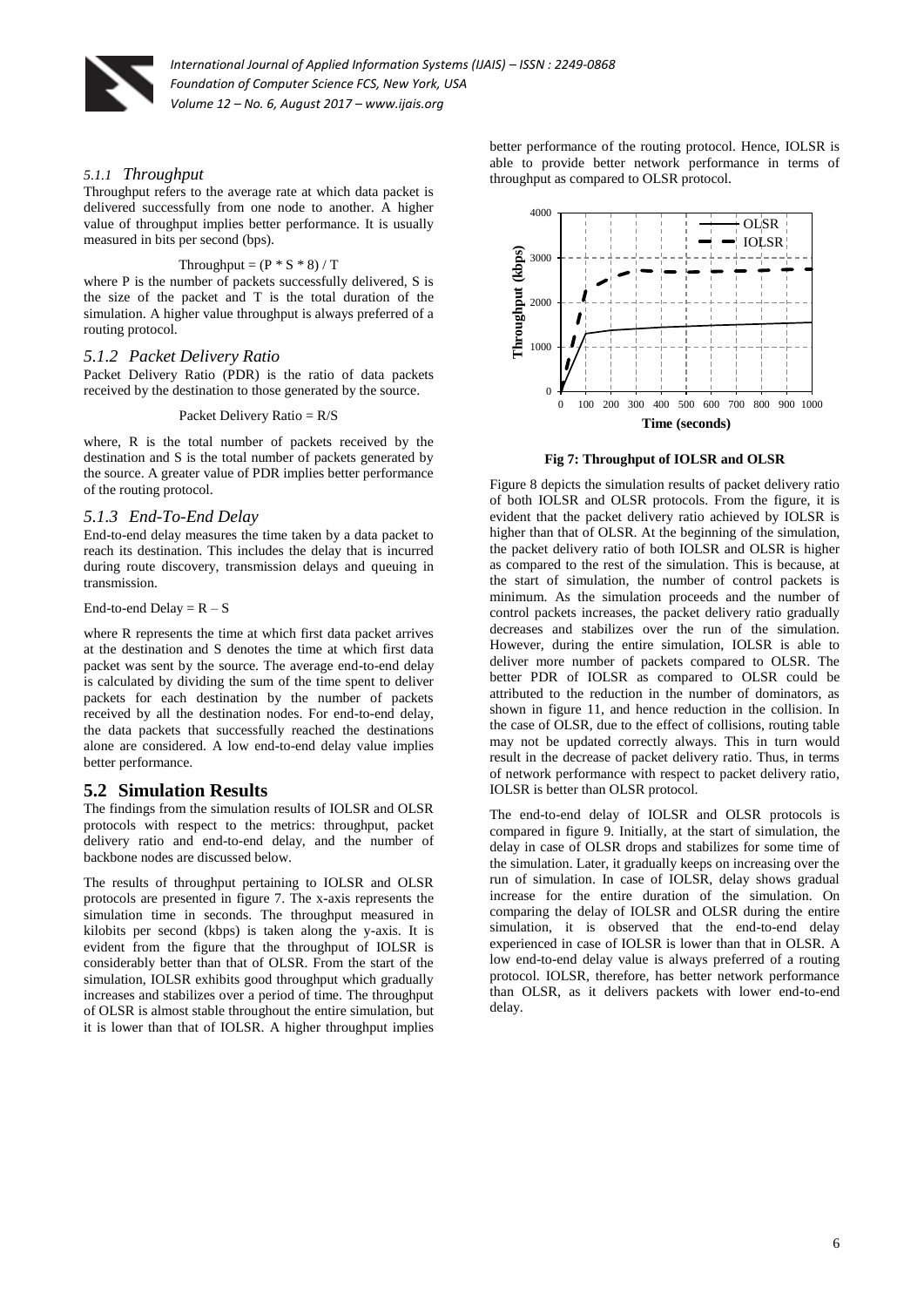



**Fig 8: Packet Delivery Ratio of IOLSR and OLSR**



**Fig 9: Delay in IOLSR and OLSR**

A comparative chart showing the packet delivery ratio and delay of both IOLSR and OLSR protocols is depicted in figure 10. It is observed that in both the protocols the packet delivery shows gradual decrease with gradual increase in delay.

The size of the backbone in IOLSR protocol is compared with that of OLSR in figure 11. It shows the comparison between the number of dominator nodes in IOLSR and the number of MPR nodes in OLSR. From the figure, it is evident that the number of backbone nodes in IOLSR is less as compared to that of OLSR. The size of the virtual backbone should be kept to a minimum, as the number of control messages that are generated are comparatively lesser when the virtual backbone size is small. Hence, in terms of backbone size, the performance of IOLSR is better than OLSR protocol.





**Fig 11: Comparison of backbone size in IOLSR and OLSR**

#### **6. CONCLUSION**

In this paper, an Improved OLSR (IOLSR) protocol has been proposed, wherein MCDS is used instead of MPRs to construct the virtual backbone. IOLSR effectively replaces the MPRs of OLSR by MCDS. The message formats of OLSR were modified as per the requirements of the IOLSR protocol. The performance of IOLSR was evaluated against OLSR in terms of performance metrics: throughput, packet delivery ratio and end-to-end delay. Also, both the protocols were compared in terms of their backbone size. From the simulation results, it is found that IOLSR protocol performs better than OLSR protocol with respect to all these metrics. IOLSR protocol provides better throughput, higher packet delivery ratio and lower delay than OLSR. The size of the backbone in IOLSR protocol is smaller compared to that of OLSR.

#### **7. REFERENCES**

- [1] Funke, S., Kesselman, A., Meyer, U., Segal, M. (2005). A simple improved distributed algorithm for minimum CDS in unit disk graphs. *IEEE International Conference on Wireless and Mobile Computing, Networking and Communications, (WiMob'2005),* vol. 2, pp. 220 – 223.
- [2] Kim, D., Wu, Y., Li, Y., Zou, F., and Du, D. (2009). Constructing minimum connected dominating sets with bounded diameters in wireless networks. *IEEE Transactions on Parallel and Distributed Systems,* vol.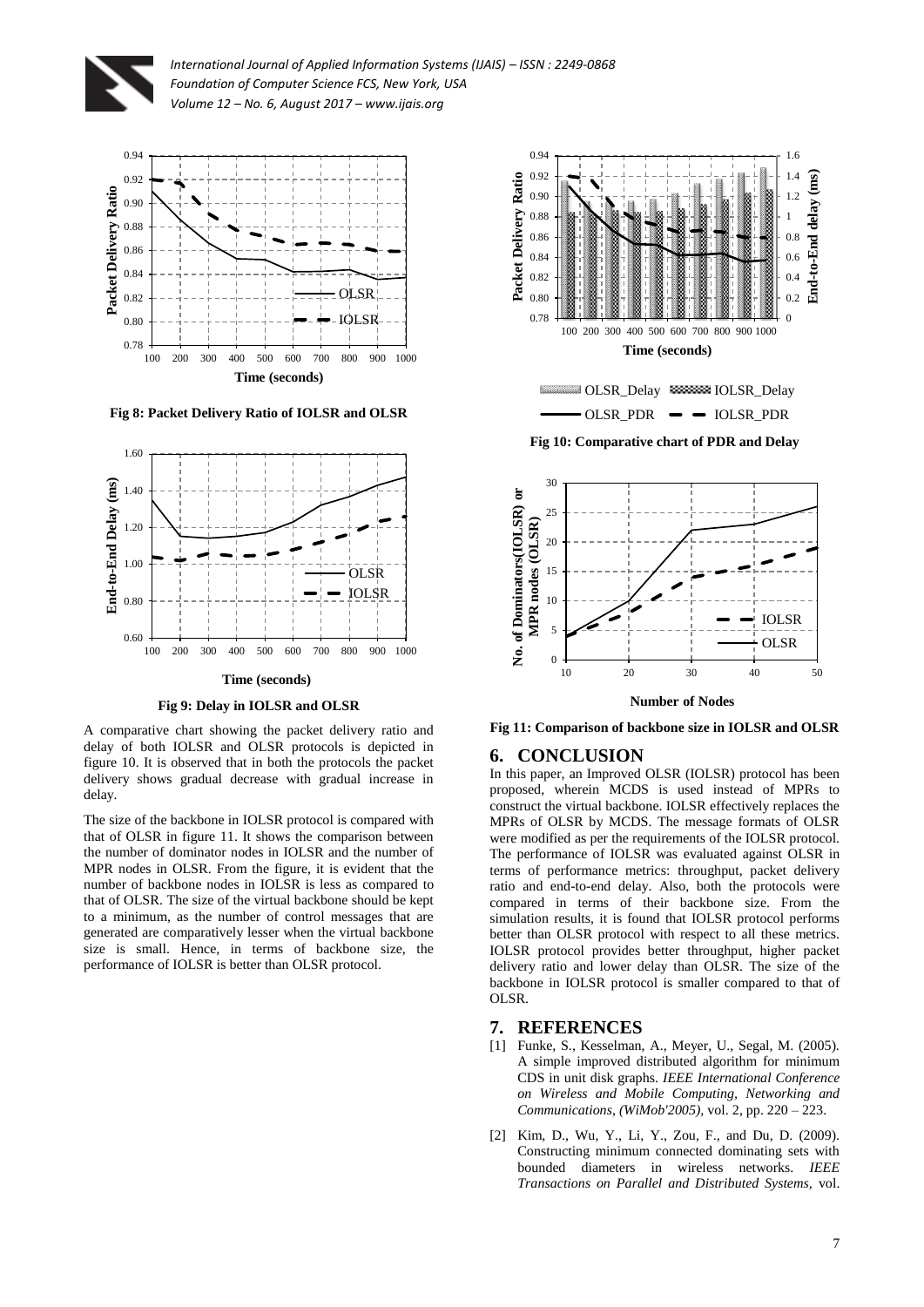

20, no. 2, pp. 147-157.

- [3] Kassaei, H., Mehrandish, M., Narayanan, L., Opatrny, J. (2009). A new local algorithm for backbone formation in ad hoc networks, Proceeding. PE-WASUN'09 ad hoc networks, Proceeding. PE-WASUN'09 Proceedings of the 6th ACM symposium on Performance evaluation of wireless ad hoc, sensor, and ubiquitous networks, Tenerife, Canary Islands, Spain, pp. 49-57.
- [4] Sakai, K., Huang, S. C. H., Ku, W., Sun, M., Cheng, X. (2011). Timer-based CDS construction in wireless ad hoc networks. *IEEE Transactions on Mobile Computing,* vol. 10, no. 10, pp. 1388-1402.
- [5] Ge, Y., Kunz, T., Lamont, L. (2003). Quality of service routing in ad-hoc networks using OLSR. *Proceedings of the 36th Annual Hawaii International Conference on System Sciences (HICSS'03).*
- [6] Badis, H., Munaretto, A., Agha, K. A., Pujolle, G. (2004). Optimal path selection in a link state QoS routing protocol. *IEEE 59th Vehicular Technology Conference, VTC,* vol. 5, pp. 2570 – 2574.
- [7] Li, Z., Yu, N., Deng, Z. (2008). NFA: A new algorithm to select MPRs in OLSR. *4th International Conference on Wireless Communications, Networking and Mobile Computing, WiCOM '08*, Dalian, pp. 1 – 6.
- [8] Rango, F. D., Fotino, M., Marano, S. (2008). EE-OLSR: energy efficient OLSR routing protocol for mobile adhoc networks. *IEEE Military Communications Conference, MILCOM 2008*, San Diego, CA, pp. 1 – 7.
- [9] Koga, T., Tagashira, S., Kitasuka, T., Nakanishi, T., Fukuda, A. (2009). Highly efficient multipoint relay selections in link state QoS routing protocol for multihop wireless networks. *IEEE International Symposium on a World of Wireless, Mobile and Multimedia Networks & Workshops, WoWMoM 2009*, Kos, pp. 1-9.
- [10] Yamada, K., Itokawa, T., Kitasuka, T., Aritsugi, M. (2010). Cooperative MPR selection to reduce topology control packets in OLSR. *TENCON 2010 - 2010 IEEE Region 10 Conference*, Fukuoka, pp. 293 – 298.
- [11] Kitasuka, T., Tagashira, S. (2011). Density of multipoint relays in dense wireless multi-hop networks. *Second International Conference on Networking and Computing, (ICNC),* Osaka, pp. 134 – 140.
- [12] Boushaba, A., Benabbou, A., Benabbou, R., Zahi, A., Oumsis, M. (2012). Optimization on OLSR protocol for reducing topology control packets. *2012 International Conference on Multimedia Computing and Systems (ICMCS),* Tangier, pp. 539 – 544.
- [13] Kitasuka, T., Tagashira, S. (2013). Finding more efficient multipoint relay set to reduce topology control traffic of OLSR. *2013 IEEE 14th International Symposium and Workshops on a World of Wireless, Mobile and Multimedia Networks (WoWMoM),* Madrid, pp. 1-9.
- [14] Kots, A., Kumar, M. (2014). The fuzzy based QMPR selection for OLSR routing protocol. *Wireless Networks,* vol. 20, no. 1, pp. 1-10.
- [15] Mans, B., Shrestha, N. (2004). Performance evaluation of approximation algorithms for multipoint relay selection. *Proceedings of the 3rd Annual Mediterranean Ad Hoc Networking Workshop,* pp. 480-491.
- [16] Belkheir, M., Qacem, Z., Bouziani, M., Ghelamellah, A. (2012). An energy optimization algorithm for mobile ad hoc network. *International Journal of Soft Computing and Software Engineering (JSCSE),* vol.2, no.10, pp. 20- 26.
- [17] Malik, R. F., Rahman, T. A., Ngah, R., Hashim, S. Z. M. (2012). The new multipoint relays selection in OLSR using particle swarm optimization. *TELKOMNIKA,* vol.10, no.2, pp. 343-352.
- [18] Maccari, L., Cigno, R. L. (2012). How to reduce and stabilize MPR sets in OLSR networks. *2012 IEEE 8th International Conference on Wireless and Mobile Computing, Networking and Communications (WiMob),* Barcelona, pp. 373 – 380.
- [19] Dashbyamba, N., Wu, C., Ohzahata, S., Kato, T. (2013). An improvement of OLSR using fuzzy logic based MPR selection. *15th Asia-Pacific Network Operations and Management Symposium (APNOMS),* Hiroshima, Japan, pp.  $1 - 6$ .
- [20] Ephremides, A., Wieselthier, J. E., Baker, D. J. (1987). A design concept for reliable mobile radio networks with frequency hopping signaling. *Proceedings of the IEEE,* vol. 75, no. 1, pp. 56-73.
- [21] Guha, S., Khuller, S. (1998). Approximation algorithms for connected dominating sets. *Algorithmica,* vol. 20, no. 4, pp. 374–387.
- [22] Das, B., Bharghavan, V. (1997). Routing in ad-hoc networks using minimum connected dominating sets. *IEEE International Conference on Communications,* ICC '97 Montreal, Towards the Knowledge Millennium, vol. 1, Montreal, Que, pp. 376 – 380.
- [23] Wu, J., Li, H. (2001). A dominating-set-based routing scheme in ad hoc wireless networks. *Telecommunication Systems,* vol. 18, no. 1–3, pp. 13–36.
- [24] Alzoubi, K. M., Wan, P., Frieder, O. (2002). Distributed heuristics for connected dominating sets in wireless ad hoc networks. *Journal of Communications and Networks,* vol.4, no.1, pp. 22-29.
- [25] Wu, J., Dai, F., Gao, M., Stojmenovic, I. (2002). On calculating power-aware connected dominating sets for efficient routing in ad hoc wireless networks. *Journal of Communications and Networks,* vol.4, no.1, pp. 59-70.
- [26] Alzoubi, K. M., Wan, P., Frieder, O. (2002). Messageoptimal connected dominating sets in mobile ad hoc networks. *Proceeding MobiHoc'02 Proceedings of the 3rd ACM international symposium on Mobile ad hoc networking & computing,* EPFL Lausanne, Switzerland, pp. 157 – 164.
- [27] Li, Y., Zhu, S., Thai, M., Du, D. (2004). Localized construction of connected dominating set in wireless networks. *In Proceedings of US National Science Foundation Proc. NSF International workshop on Theoretical Aspects of Wireless Ad Hoc, Sensor and Peer-to-Peer Networks (TAWN'04),* Chicago, USA.
- [28] Dai, F., Wu, J. (2004). An extended localized algorithm for connected dominating set formation in ad hoc wireless networks. *IEEE Transactions on Parallel and Distributed Systems,* vol. 15, no. 10, pp. 908-920.